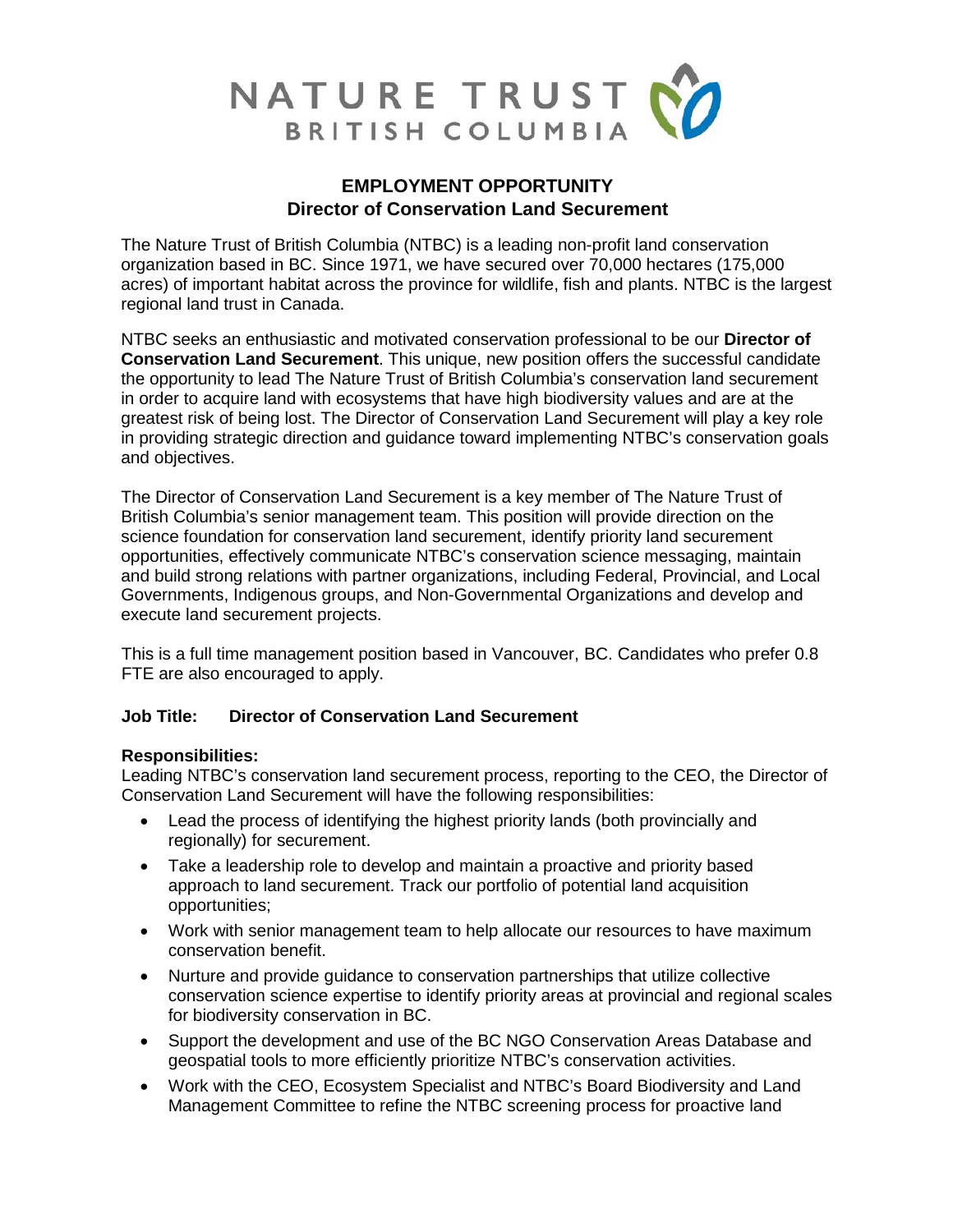acquisitions, including refinement of NTBC's Relative Ecological Assessment tool and Securement Decision Framework.

- Work with the Conservation Land Management team and Ecosystem Specialist to identify and provide recommendations to the CEO on land securement priorities.
- Ensure that there is accurate and up-to-date documentation about potential securement opportunities for the Board, including Summary Reports and budget updates for land acquisitions.
- Work effectively with landowners, lawyers, appraisers and other professionals to prepare legal agreements; real estate documents, leases, conservation covenants, agreements to gift for donations of land, and assisting donors with the federal Ecological Gifts Program applications.
- Responsible for the Ecological Gifts Program (EGP) as it applies to NTBC lands, including preparation and review of disposition and change in use submissions to Environment and Climate Change Canada (ECCC), when required, for land or a partial interest in land (e.g. conservation covenants) that were donated to NTBC under the EGP.
- Prepare land acquisition grant proposals for various levels of government, foundations and corporations (with help from the senior management team, as needed).
- Update NTBC Conservation Covenant Guidelines and criteria for NTBC to assess when or if conservation covenants are the best tool for securing the conservation values of a property.
- Identify and monitor land securement transactions for the Strategic Plan and the Annual Workplan.
- Responsible for various administrative duties, including the management of contribution agreements, service contracts, and the review of legal transaction documents, leases and covenants to ensure future securements are executed consistent with the policies and conservation goals of NTBC.

## **Required Qualifications, Experience, and Skills:**

Candidates must have a positive attitude, have demonstrated leadership skills, be a team player, have a constant desire to learn, be well organized and must be able to work in a fast paced environment with a focus on quality.

- Working knowledge of (or aptitude for) the responsibilities of the Director of Conservation Land Securement position with 8+ years of directly related experience;
- Bachelor's degree in conservation, natural resources management , business, law or another related field of study;
- Working knowledge of legal, financial, tax, and scientific issues involved in land protection. Fields such as law, real estate, natural resource management, conservation planning, and natural science will be of greatest interest;
- Knowledge of the principles of conservation biology and planning;
- Demonstrated project management skills, including excellent problem solving, planning and organizational skills, with attention to detail and timelines;
- Demonstrated ability to maintain and develop strong relationships with partners, landowners and donors;
- Demonstrated ability to effectively manage staff and/or volunteers;